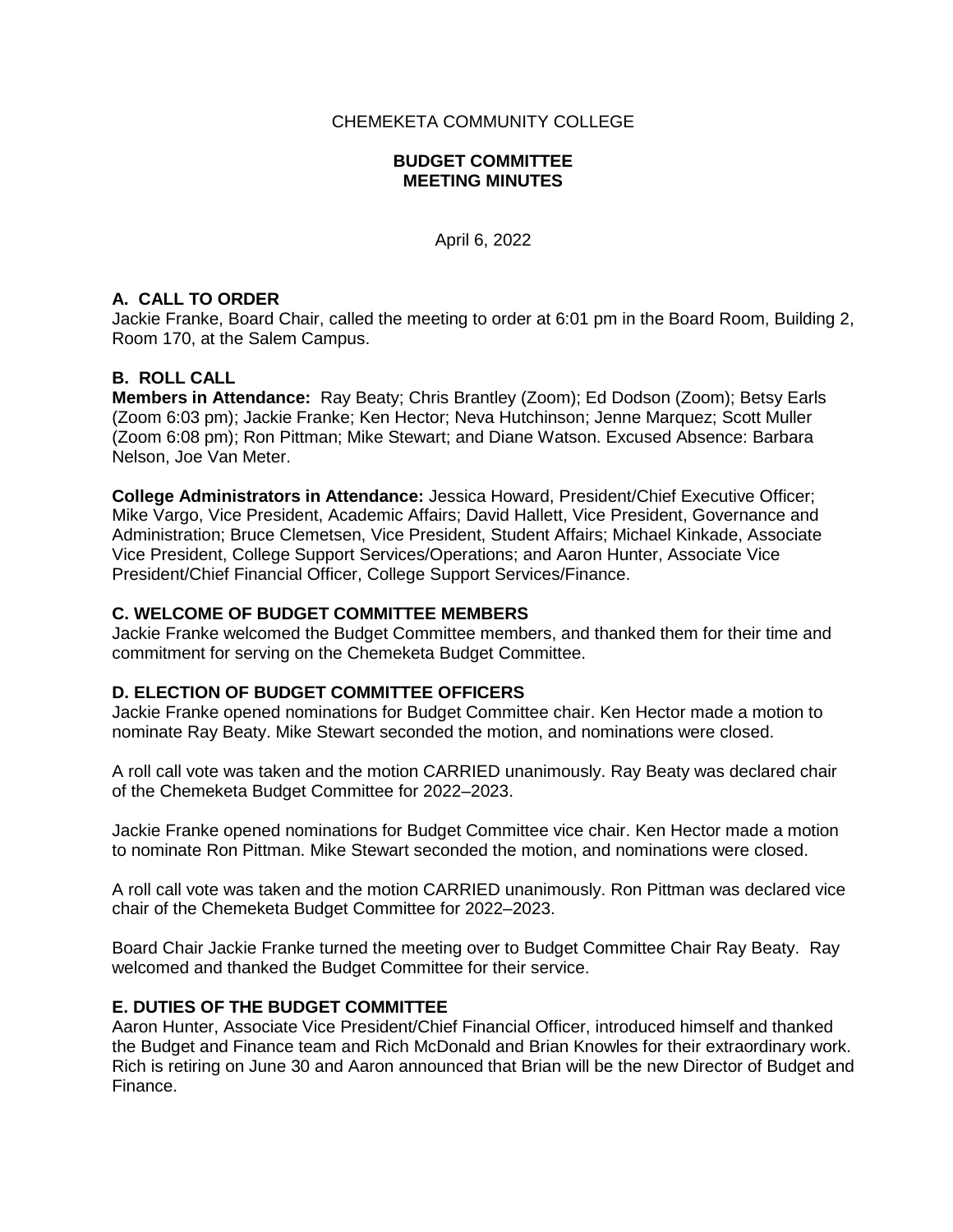Aaron gave a recap of the primary Budget Committee duties and responsibilities, and noted the committee needs to meet publicly to review the proposed budget, the budget should not be deliberated outside of the public meetings, and the public will have an opportunity to ask questions or comment on the budget. Questions can be submitted until 5:00 pm on April 19 for the April 20 Budget Committee meeting. A public hearing on the budget will be held on May 18 to hear any additional comments.

# **F. PRESENTATION OF BUDGET MESSAGE**

President Jessica Howard shared highlights from her budget message, which was contained on pages 9–11 of the spiral-bound Proposed Budget Fiscal Year 2022–2023 book. Jessica emphasized how proud she is of Chemeketa Community College for continuing to adapt to the challenges presented by the COVID-19 pandemic. As President/CEO, Jessica stated she is inspired as Chemeketa continues to fulfill its mission and positively impact the lives of students, employees, and the community.

The budget message touched upon the General Fund Revenue and Expenditures; Federal Funding; Major Initiatives Related to Enrollment; Accreditation and Planning; and continued longterm planning for the college's financial future. Highlights included the following:

- The college has lost over 25% of its enrollment compared to pre-pandemic levels. As such, the decrease in tuition and fee revenue due to the pandemic context has been significant. For fiscal year 2022-23, Chemeketa's Board of Education approved a \$3 per credit increase to the tuition rate and a \$3 per credit increase to the universal fee rate. The increase in these rates will partially offset the revenue losses anticipated due to the change in enrollment. Over the past several years, after revising its tuition and fee setting guidelines, Chemeketa has become more aligned with its comparator group of community colleges relating to the annual cost of attendance.
- Since the pandemic began, the college has been able to backfill lost revenue by utilizing federal relief funds. These federal funds are available through fiscal year 2022–23.
- The current level of state funding for community colleges continues to be strong and property taxes continue to provide a strong revenue source for the college. However, Chemeketa needs to reduce the total number of positions to match enrollment levels.
- For 2022–23 Chemeketa has proposed eliminating vacant positions whenever possible to minimize employee layoffs. Unfortunately, a small number of layoffs is necessary to create a balanced budget. Depending upon the trajectory of Chemeketa's ongoing enrollment, it is likely that additional reductions will be needed to ensure the future sustainability of operations.
- Chemeketa has included compensation increases per the collective bargaining agreement with the Chemeketa Faculty Association. The collective bargaining agreement with the Chemeketa Classified Association is currently under negotiation and the budget includes an estimated cost of a classified settlement. Equivalent increases have been assumed for exempt employees as well, but are subject to Board approval. Increases to Chemeketa's health insurance and the public employees' retirement system (PERS) rates were less than originally anticipated. The college is maintaining the plan to manage the large increases to the PERS rates over the next three-to-four biennia by implementing modest increases, but also drawing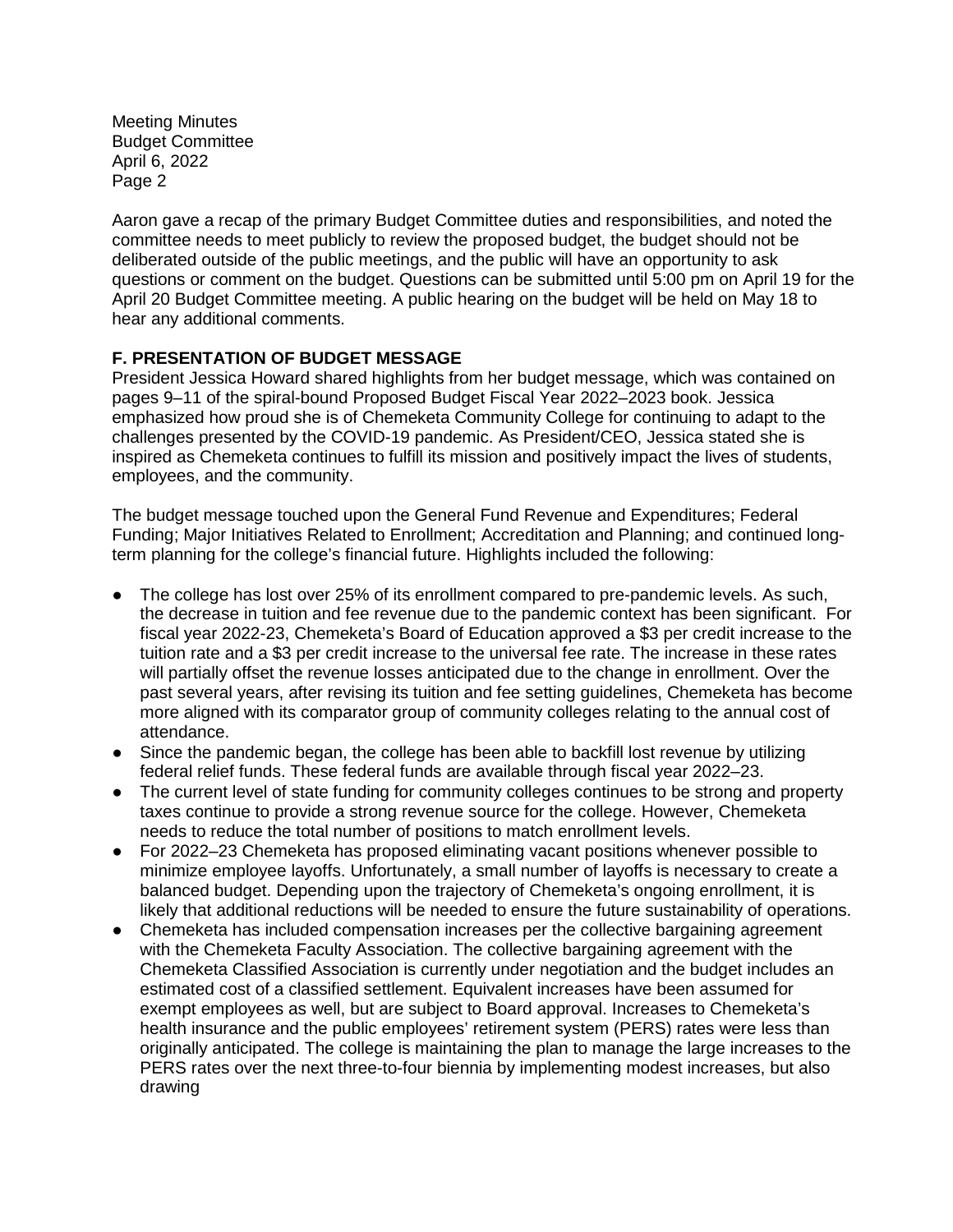> down a reserve built for this purpose. Chemeketa also issued PERS bonds in August 2021 at very favorable interest rates, which should help partially offset further increases to the college's PERS costs.

- Strategies to increase student recruitment have been made more efficient and impactful through the recent acquisition and implementation of software and Chemeketa's marketing efforts are multifaceted, ever-adapting to the current context, and calibrated to reach key audiences. Students who enroll at the college will be aided immeasurably in terms of persisting to credential completion as a result of other recent innovations. These include a new transfer agreement with our closest public university partner, the college-wide implementation of Chemeketa Pathways (reflecting a national best practice), a new corequisite model creating dramatic success in developmental education, and powerful career exploration software. Many of the students who do not persist in community college indicate that it is due to non-academic circumstances. In recognition of this reality, the college provides emergency grants, a well-stocked food pantry, holistic support services in both remote and face-to-face modalities, a no-cost lending library, affordable textbooks through the Chemeketa Press and bookstore, a parent resource center and – new this year – a benefits navigator to connect students to social services and resources.
- Chemeketa is accredited through the Northwest Commission on Colleges and Universities and accreditation cycles cover a period of seven years. The current year constitutes the seventh and final year of the college's current accreditation cycle (2015–2022) and the college will receive its final evaluation visit for this cycle in April of 2022.
- Chemeketa calibrates strategic planning with its accreditation cycle. This year Chemeketa has been engaged in a comprehensive process to create a new Strategic Plan for the next seven years (2022–2029) and refresh its mission, vision, and values.

The college has a long history of strong financial management. The level of reserves remains adequate at this time to manage the volatility of General Fund revenues, to properly fund technology and equipment, and to ensure the repayment of long-term debts. Chemeketa, as in the past, will employ prudence and a strategic approach to contain costs and raise revenues, which will be critical to manage our challenging environment in the year to come. While the enrollment picture is concerning for educational institutions across Oregon, community colleges will be essential in spurring economic recovery and shaping the workforce of the future. This is particularly true given the disruptions across the educational ecosystem due to the pandemic, the speed of technological advancement, and the accelerated rate of workforce change. With Chemeketa's focus on student recruitment and retention, best practices, and thoughtful, informed planning -- from strategic efforts to facilities to budget and finance – the college is well-positioned to adapt to a changing world and grow in viability and impact.

## **G. PRESENTATION OF 2022–2023 PROPOSED BUDGET**

Aaron gave a quick overview of the budget environment, touched on state and local economic factors, enrollment trends and outlook, new fiscal reality, and the road ahead for the college. The budget materials were reviewed with the committee, Aaron noted a few key overview sections, and discussed multiple slides.

Aaron referred to Slide 12 of the PowerPoint, Summary of All Funds, showing a total of \$300,507,000 for all funds next year, mentioned several differences between last year and this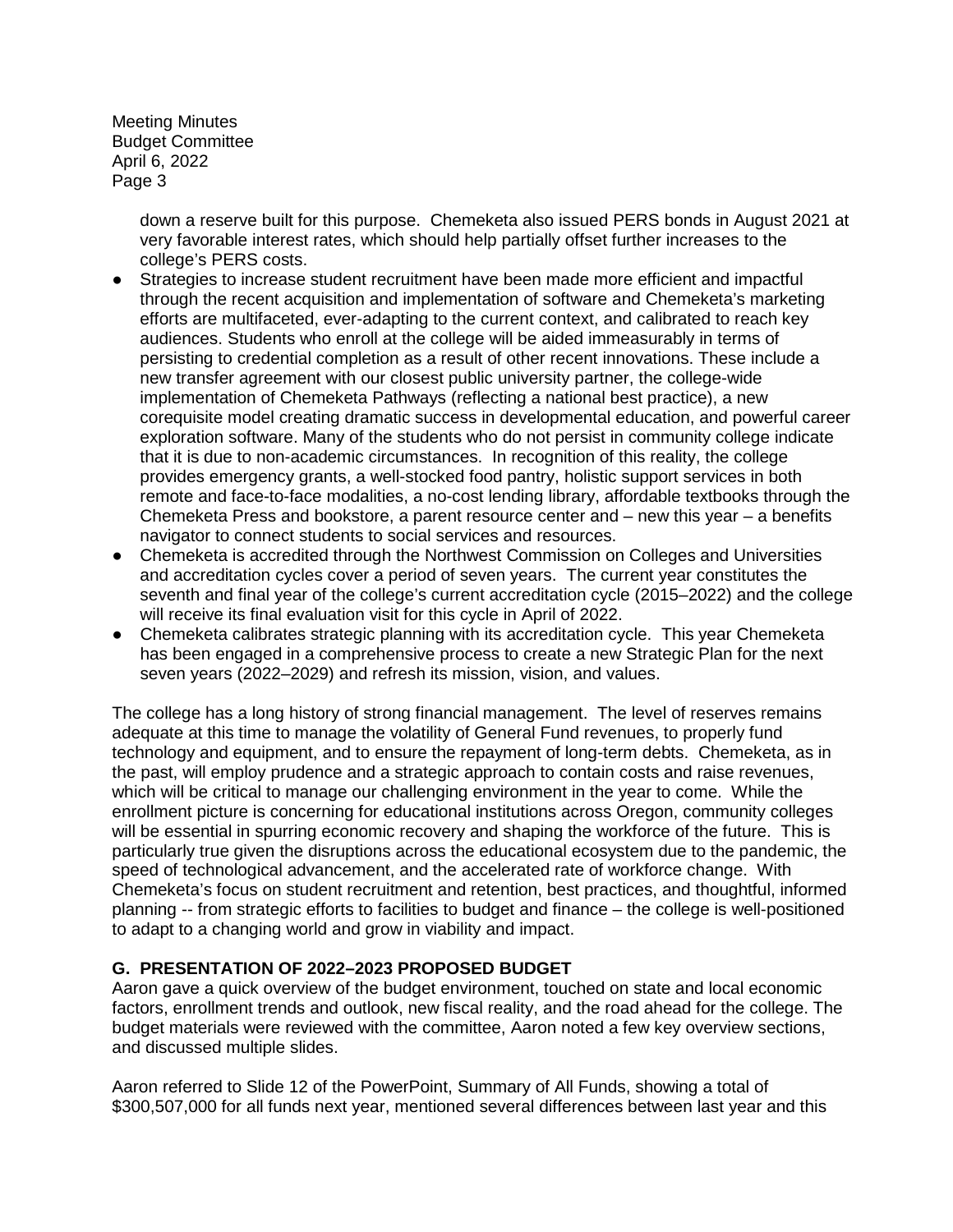year, and discussed several of the larger funds. Slide 13, 2022–23 Resources Based on FTE (fulltime equivalent), shows that 82.9 percent of the funding is based on FTE, resources from the state funding and property taxes account for 59.5 percent, and tuition and fees from students amount to 23.4 percent. Slide 15 shows the Chemeketa student FTE (enrollment) comparison for the past 15 years. For next year, a two percent decline from the 2021–22 year is projected, equating to 6,763 FTE. Slide 16, which identified the Budget Assumptions and Decisions: Resources, shows the proposed budget is based on the state funding of \$702 million for the 2021–2023 biennium; a decrease in tuition revenue is anticipated based on a 2 percent enrollment decline from 2021–22; tuition and the universal fee rate are increased by a \$3 fee; property taxes are projected to grow by 3 percent; indirect, interest and miscellaneous budget will be reduced by \$30,000; and there will be an increase of the beginning fund balance to \$16 million, a .5 million increase from 2020-21. Slide 17, Budget Changes—Resources shows the net changes to revenue sources resulting in the proposed budget for 2022–23 of \$106,560,000. Slide 18, FY2022–2023 General Fund Resources is a chart showing resources by category. Slide 19 covers Budget Assumptions and Decisions for Expenditures, which included step increases and salary adjustments for faculty; an estimated amount to fund the cost of classified negotiations; an increase in employer-paid health insurance for faculty; increases to adjunct budgets; increase in non-mandatory transfers; and an increase in contingency of \$1.5 million. Slide 20, Budget Changes–Expenditures shows the net changes from this year's budget to next year's proposed budget. Slide 21, 2022–2023 General Fund Expenditures shows expenditures by category. In addition, on Slide 23 Aaron reviewed acronym definitions.

David Hallett reviewed Slide 24, President's Office and Governance Personnel Changes, and stated Human Resources positions were reduced by .95. Slide 25, Materials and Services Investments, included an increase for Grants of \$10,000 and reductions in the Board of Education, President's Office budgets, and other funds. The total reduction for the President's Office and Governance is -\$258,293.

Aaron and Michael Kinkade reviewed Slide 26–27, College Support Services Personnel Changes and Non-Salaried Personnel and Materials and Services. There are 5.5 reductions in personnel, increases for cybersecurity services, elimination of Microsoft Premier support, reductions in software, and other materials and services totaling -\$327,750. Slide 28, Non-Mandatory Transfer Changes, totaled \$160,000.

Mike Vargo referred to Slides 29–33, Academic Affairs Personnel Investments/Reductions and Non-Salaried Personnel and Materials and Services. One position was added, fourteen positions were eliminated, .7 moved to the General Fund, three positions were moved to self-supporting services, several M&S increases across multiple departments, software additions, and adjunct fees for a total reduction of -\$1,069,786.

Bruce Clemetsen discussed Slides 34–35, Student Affairs Personnel Changes/Non-Salaried Personnel and Materials and Services. There are 1.25 positions being moved to the General Fund, five positions being eliminated, a .5 position reduction, donation of recovered Perkins funds to the Foundation for scholarships, reduction in membership and adjunct fees, and not using placement tests for a total of \$-38,418.